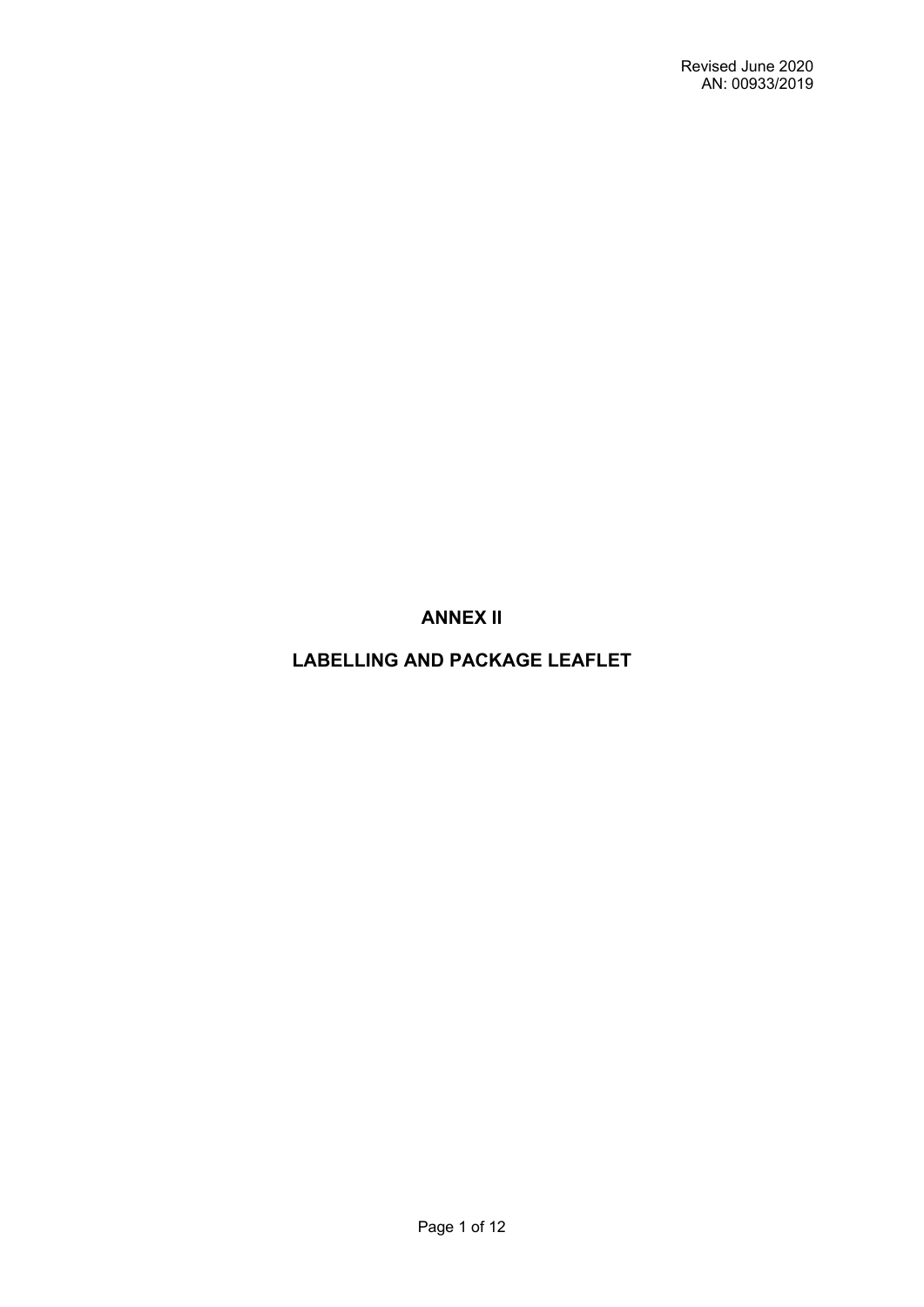# **A. LABELLING**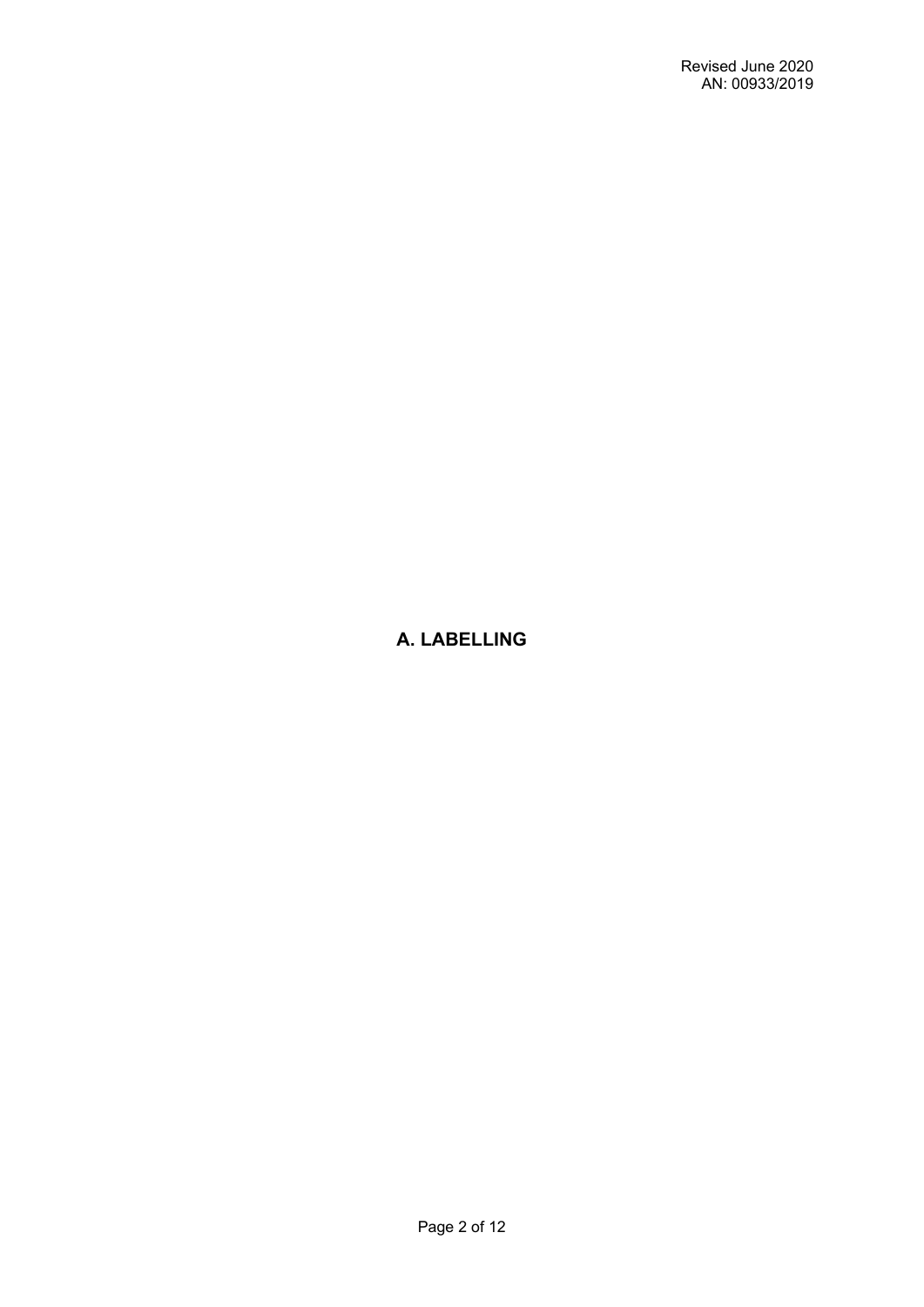# **PARTICULARS TO APPEAR ON THE OUTER PACKAGE**

# **Cardboard box**

### **1. NAME OF THE VETERINARY MEDICINAL PRODUCT**

Amoxibactin 500 mg tablets for dogs / pictogram Amoxicillin

## **2. STATEMENT OF ACTIVE SUBSTANCES**

### 1 tablet contains:

**Active substance:** 

Amoxicillin 500 mg (equivalent to 575 mg amoxicillin trihydrate)

### **3. PHARMACEUTICAL FORM**

Tablet.

**Divisible tablet**

### **4. PACKAGE SIZE**

- 10 tablets
- 20 tablets
- 30 tablets
- 40 tablets
- 50 tablets
- 60 tablets
- 70 tablets
- 80 tablets
- 90 tablets 100 tablets
- 
- 250 tablets 500 tablets

### **5. TARGET SPECIES**

#### Dogs

### **6. INDICATION(S)**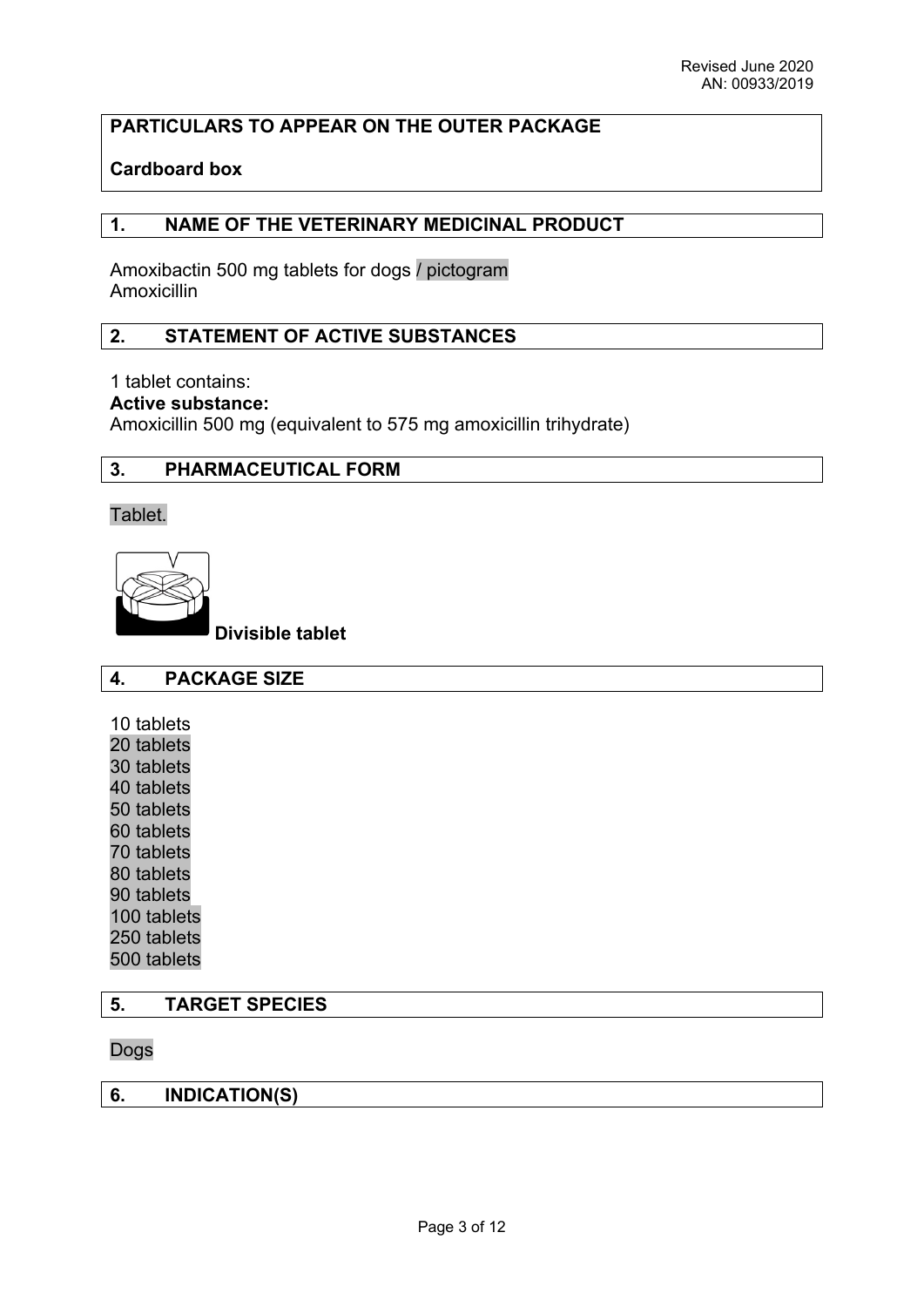### **7. METHOD AND ROUTE(S) OF ADMINISTRATION**

Oral use.

Read the package leaflet before use.

### **8. WITHDRAWAL PERIOD**

### **9. SPECIAL WARNING(S), IF NECESSARY**

User warnings: Penicillins and cephalosporins may occasionally cause severe allergic reactions. Read the package leaflet for full user warnings

#### **10. EXPIRY DATE**

EXP:

### **11. SPECIAL STORAGE CONDITIONS**

Do not store above 30°C.

Any unused tablet portion should be returned to the open blister and used within 4 days.

### **12. SPECIAL PRECAUTIONS FOR THE DISPOSAL OF UNUSED PRODUCTS OR WASTE MATERIALS, IF ANY**

Disposal: read package leaflet

### **13. THE WORDS "FOR ANIMAL TREATMENT ONLY" AND CONDITIONS OR RESTRICTIONS REGARDING SUPPLY AND USE, IF APPLICABLE**

For animal treatment only.

To be supplied only on veterinary prescription

#### **14. THE WORDS "KEEP OUT OF THE SIGHT AND REACH OF CHILDREN"**

Keep out of the sight and reach of children.

#### **15. NAME AND ADDRESS OF THE MARKETING AUTHORISATION HOLDER**

Le Vet. Beheer B.V. Wilgenweg 7 3421 TV Oudewater The Netherlands

#### **16. MARKETING AUTHORISATION NUMBER(S)**

Vm 41821/4016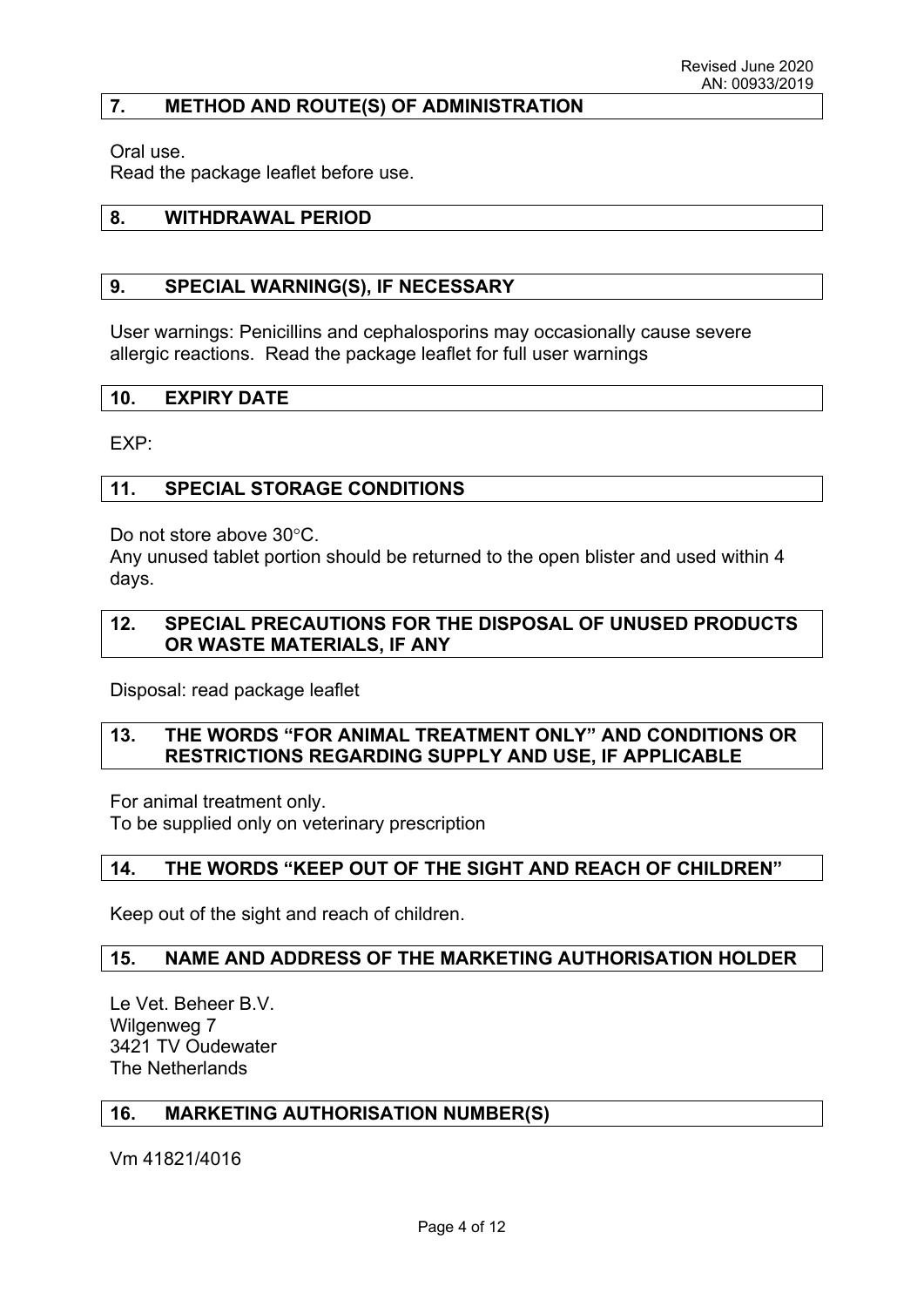# **17. MANUFACTURER'S BATCH NUMBER**

Lot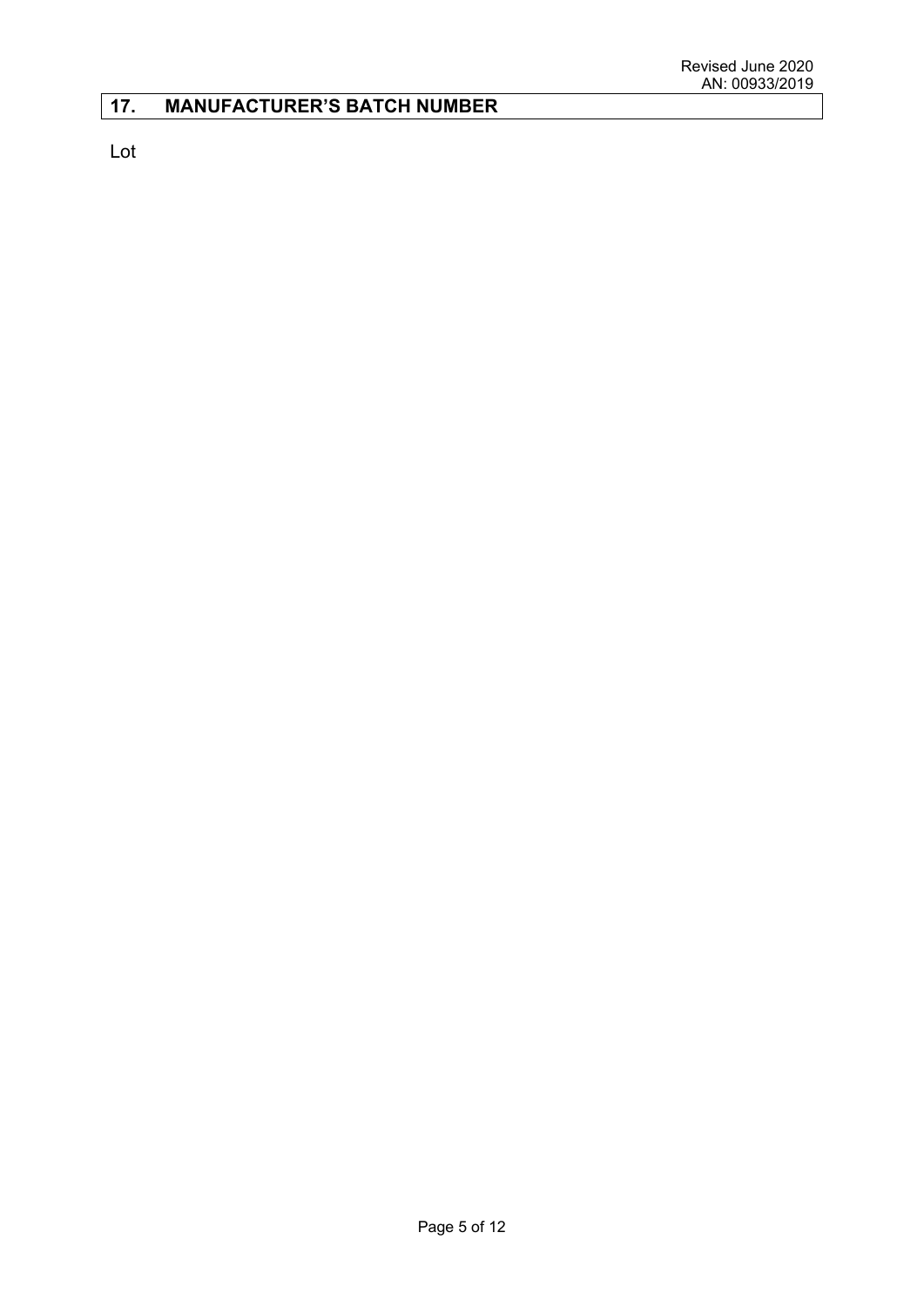# **MINIMUM PARTICULARS TO APPEAR ON BLISTERS OR STRIPS**

# **Alu/PVC/PE/PvDC blisters**

# **1. NAME OF THE VETERINARY MEDICINAL PRODUCT**

Amoxibactin 500 mg tablets for dogs Amoxicillin

# **2. NAME OF THE MARKETING AUTHORISATION HOLDER**

Le Vet. Beheer B.V.

### **3. EXPIRY DATE**

EXP:

# **4. BATCH NUMBER**

Lot.

### **5. THE WORDS "FOR ANIMAL TREATMENT ONLY"**

For animal treatment only.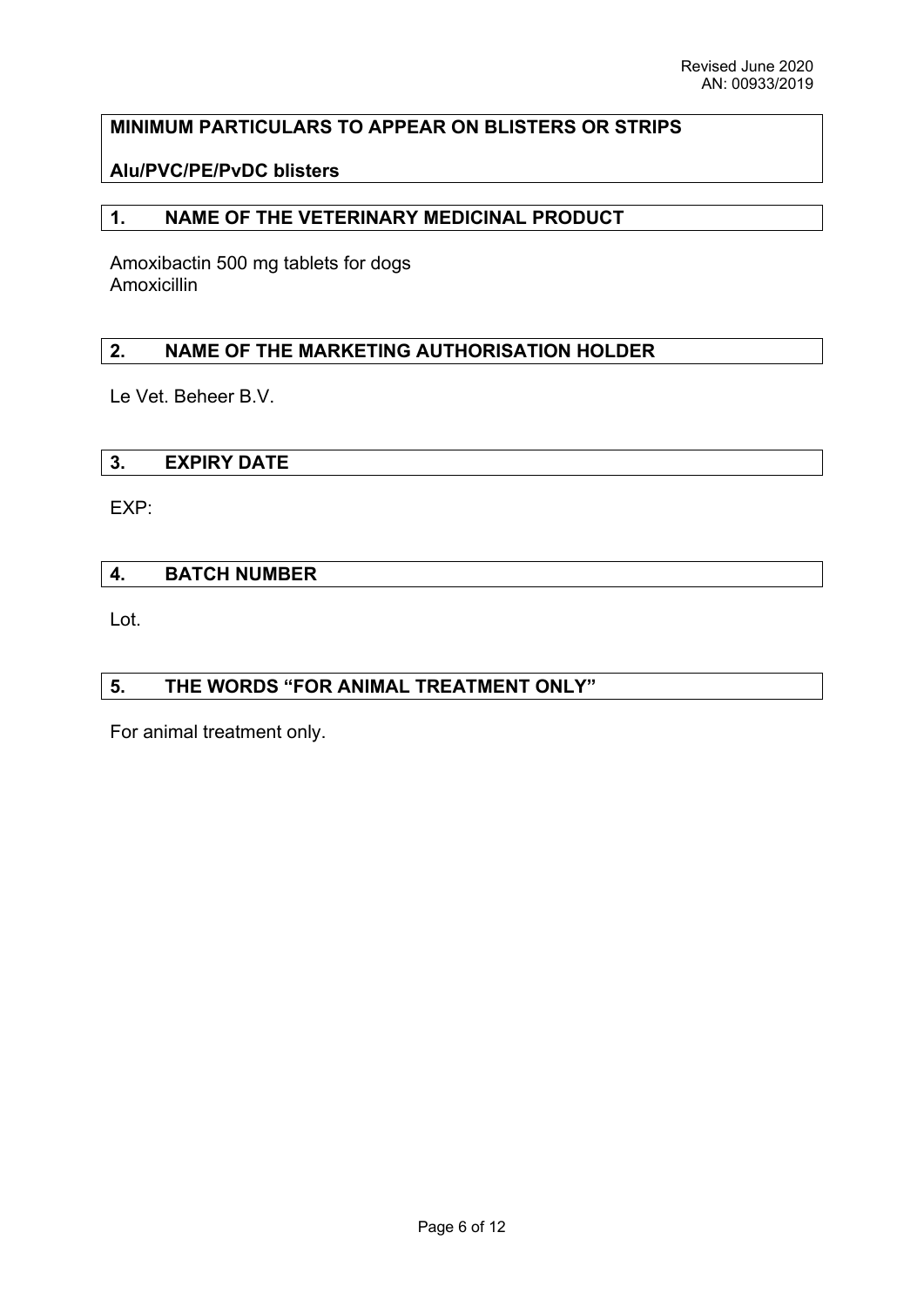# **B. PACKAGE LEAFLET**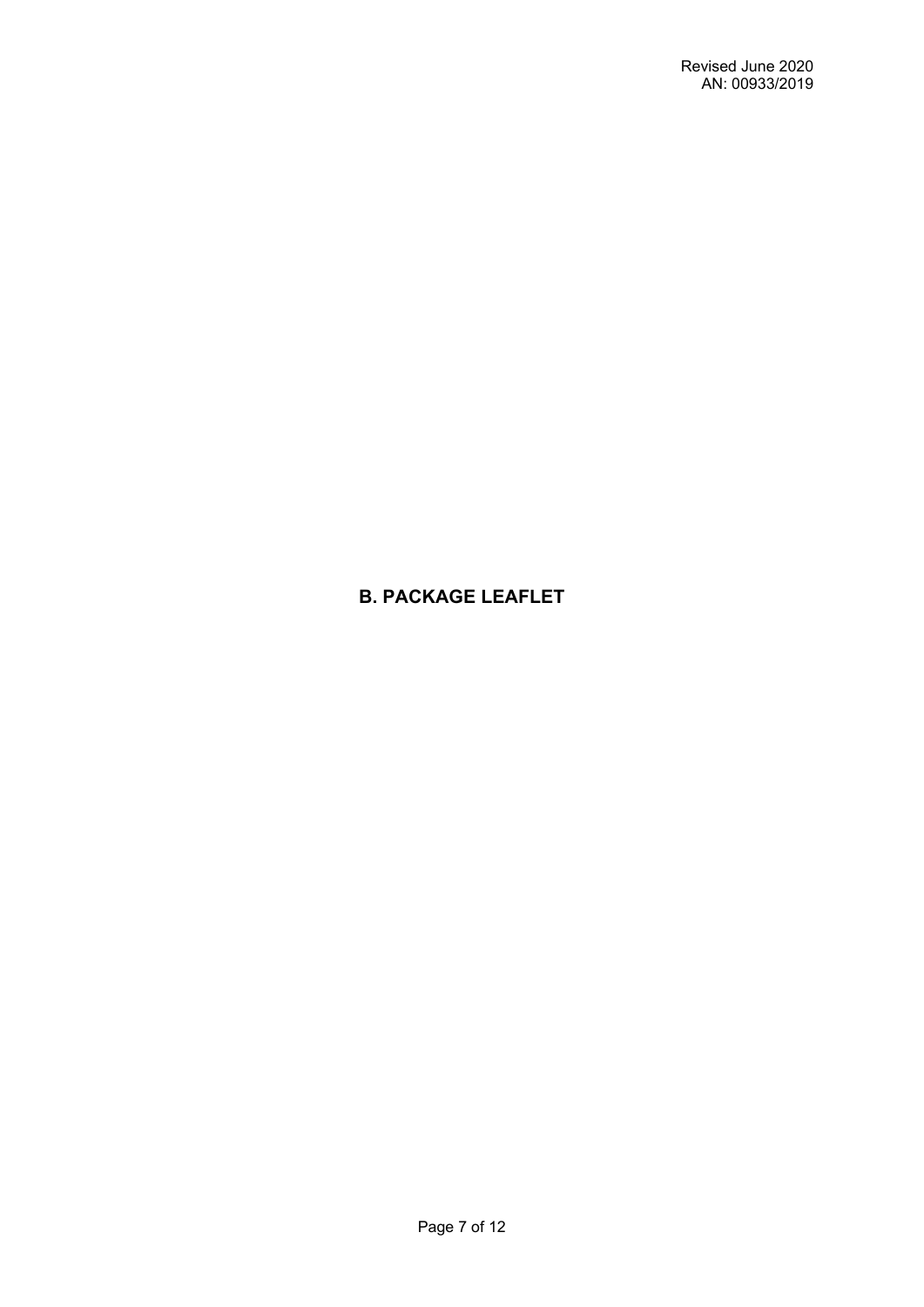### **PACKAGE LEAFLET FOR:**

Amoxibactin 500 mg tablets for dogs

## **1. NAME AND ADDRESS OF THE MARKETING AUTHORISATION HOLDER AND OF THE MANUFACTURING AUTHORISATION HOLDER RESPONSIBLE FOR BATCH RELEASE, IF DIFFERENT**

Marketing authorisation holder: Le Vet. Beheer B.V. Wilgenweg 7 3421 TV Oudewater The Netherlands

Manufacturer responsible for batch release: Lelypharma B.V. Zuiveringweg 42 4283 PZ Lelystad The Netherlands

# **2. NAME OF THE VETERINARY MEDICINAL PRODUCT**

Amoxibactin 500 mg tablets for dogs Amoxicillin

# **3. STATEMENT OF THE ACTIVE SUBSTANCES AND OTHER INGREDIENTS**

1 tablet contains:

### **Active substance:**

Amoxicillin 500 mg (equivalent to 575 mg amoxicillin trihydrate)

White to off white with brown spots, round and convex flavoured tablet with a crossshaped break line on one side. Tablets can be divided into halves and quarters.

# **4. INDICATIONS**

Treatment of primary and secondary infections of the airways, such as rhinitis caused by *Pasteurella* spp. and *Streptococcus* spp. and bronchopneumonia caused by *Pasteurella* spp., *Escherichia coli* and Gram-positive cocci.

Treatment of primary infections of the urogenital tract, such as pyelonephritis and infections of the lower urinary tract caused by *Escherichia coli, Proteus* spp. and Gram-positive cocci, endometritis caused by *Escherichia coli, Streptococcus canis*  and *Proteus* spp*.* and vaginitis as a result of mixed infections.

Treatment of mastitis (inflammation of the mammary gland) caused by Gram-positive cocci and *Escherichi coli*.

Treatment of local skin infections caused by *Streptococcus* spp*.*

# **5. CONTRAINDICATIONS**

Do not use in known cases of hypersensitivity to penicillins or other substances of the β-lactam group (i.e. cephalosporins) or to any of the excipients.

Do not administer to gerbils, guinea pigs, hamsters, rabbits and chinchillas.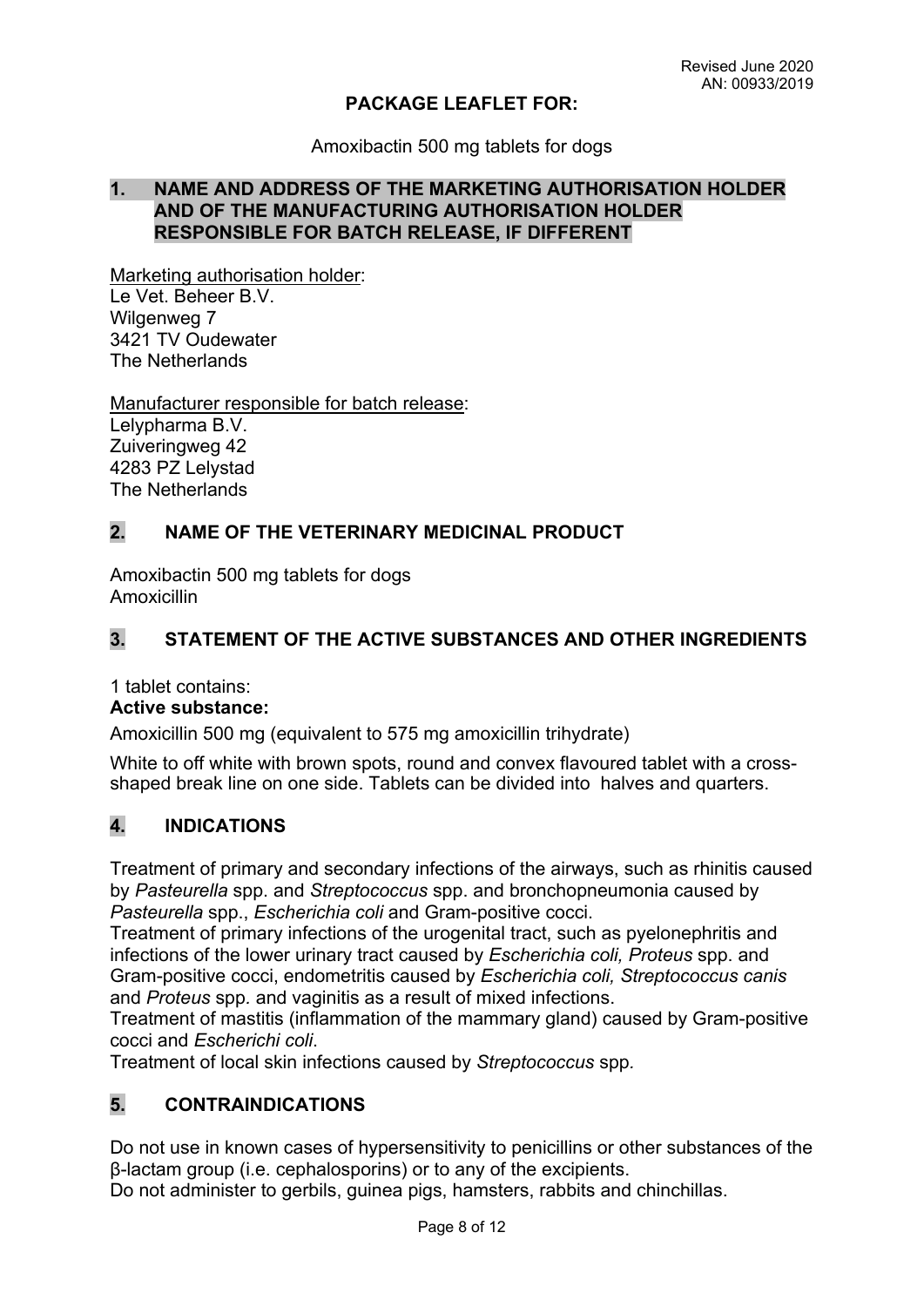Do not use in animals with serious renal dysfunction accompanied by anuria or oliguria (no or very low output of urine).

# **6. ADVERSE REACTIONS**

Mild gastrointestinal symptoms (diarrhoea and vomiting) may occur very rarely (less than 1 animal in 10,000 animals treated, including isolated reports) after administration of the product.

Hypersensitivity reactions (allergic skin reactions, anaphylaxis) may occur very rarely. In these cases, administration should be discontinued and a symptomatic treatment given.

If you notice any side effects, even those not already listed in this package leaflet or you think that the medicine has not worked, please inform your veterinary surgeon. Alternatively you can report via your national reporting system {national system details}.

# **7. TARGET SPECIES**

Dogs

# **8. DOSAGE FOR EACH SPECIES, ROUTE(S) AND METHOD OF ADMINISTRATION**

For oral administration in dogs.

To ensure a correct dosage body weight should be determined as accurately as possible to avoid underdosing.

# *Dosage*

The recommended dose is 10 mg amoxicillin per kg bodyweight, twice daily for a minimum of 5 consecutive days. The majority of routine cases respond after between 5 and 7 days of therapy. If no improvement is observed after  $5 - 7$  days, the diagnosis should be re-assessed. In chronic or refractory cases, a longer course of therapy may be required.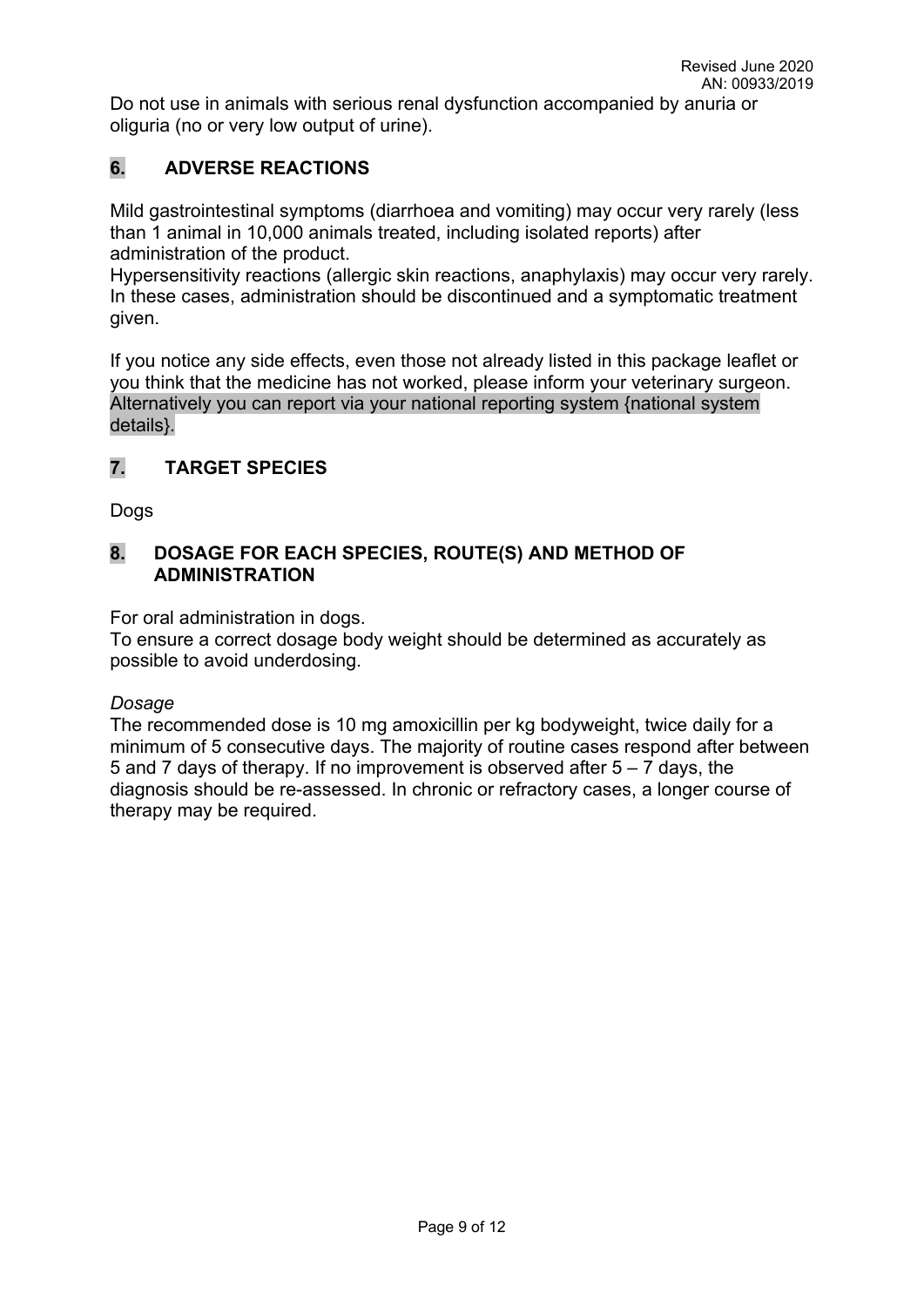The following table is intended as a guide to dispensing the product at the standard dose rate of 10 mg per kg bodyweight twice daily.

|                            | Number of tablets twice daily                       |                                          |                                          |
|----------------------------|-----------------------------------------------------|------------------------------------------|------------------------------------------|
| <b>Body weight</b><br>(kg) | <b>Amoxicillin 50</b><br>mg<br>for dogs and<br>cats | <b>Amoxicillin 250</b><br>mg<br>for dogs | <b>Amoxicillin 500</b><br>mg<br>for dogs |
| $1 - 1.25$                 | ヮ                                                   |                                          |                                          |
| $>1.25 - 2.5$              |                                                     |                                          |                                          |
| $>2.5 - 3.75$              |                                                     |                                          |                                          |
| $>3.75-5$                  |                                                     |                                          |                                          |
| $>5 - 6.25$                |                                                     | or $\Box$                                |                                          |
| $>6.25 - 12.5$             |                                                     |                                          | or $\nabla$                              |
| $>12.5 - 18.75$            |                                                     |                                          |                                          |
| $>18.75 - 25$              |                                                     |                                          | $\mapsto$<br>$\alpha$                    |
| $>25 - 31.25$              |                                                     |                                          |                                          |
| $>31.25 - 37.5$            |                                                     |                                          | or $\Box$                                |
| $>37.5 - 50$               |                                                     |                                          | or $\Box$                                |
| $50 - 62.5$                |                                                     |                                          |                                          |
| $>62.5 - 75$               |                                                     |                                          |                                          |

 $\nabla = \frac{1}{4}$  Tablet  $\Theta = \frac{1}{2}$  Tablet  $\Theta = \frac{3}{4}$  Tablet  $\Theta = 1$  Tablet

# **9. ADVICE ON CORRECT ADMINISTRATION**

Tablets can be divided into halves or quarters to ensure accurate dosing. Place the tablet on a flat surface, with its scored side facing up and the convex (rounded) side facing the surface.



 Halves: press down with your thumbs on both sides of the tablet. Quarters: press down with your thumb in the middle of the tablet.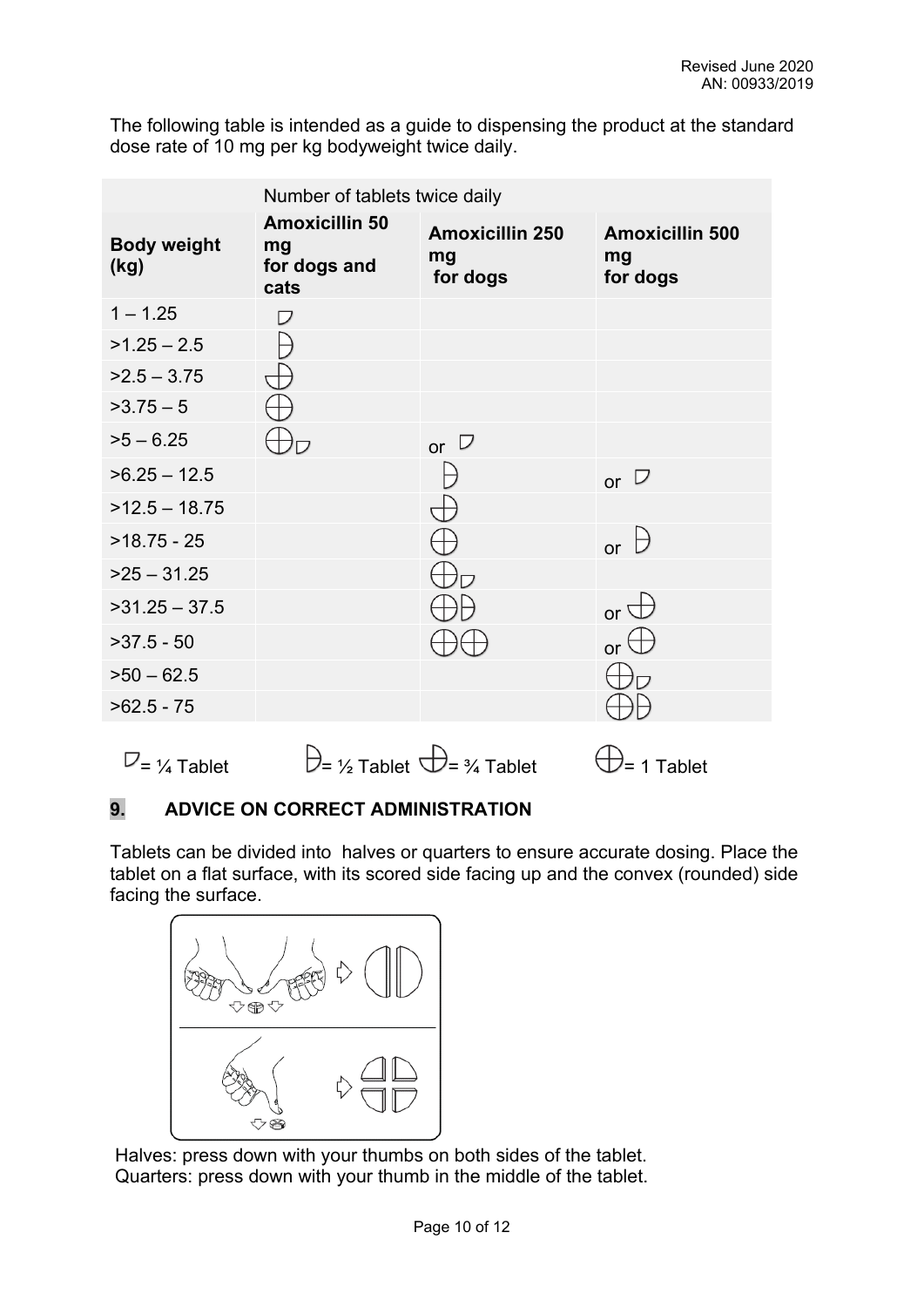# **10. WITHDRAWAL PERIOD**

Not applicable.

# **11. SPECIAL STORAGE PRECAUTIONS**

Keep out of the sight and reach of children.

Do not store above 30°C.

Any unused tablet portion should be returned to the open blister and used within 4 days.

Do not use this veterinary medicinal product after the expiry date which is stated on the label after EXP. The expiry date refers to the last day of that month.

# **12. SPECIAL WARNINGS**

### **Special precautions for use in animals:**

In animals with hepatic and renal dysfunction, the dosing regimen should be carefully evaluated and the use of the product based on a risk/benefit evaluation by the veterinary surgeon.

Caution is advised in the use in small herbivores other than those which have been contraindicated in the section 5 'Contra indications'.

Due to the likely variability (time, geographical) in the occurrence of resistance of bacteria for amoxicillin, bacteriological sampling and susceptibility testing are recommended. Increased antimicrobial resistance are reported among E. Coli isolates including multidrug-resistant *E. Coli.* Special precautions should be taken when multi-drug resistance are suspected based on susceptibility testing.Whenever possible, the product should only be used based on susceptibility testing.

Use of the product deviating from the instructions given in the this leaflet may increase the

prevalence of bacteria resistant to amoxicillin and may decrease the effectiveness of treatment with other beta-lactam antimicrobials or other classes of antimicrobials due to the potential for cross resistance.

Official, national and regional antimicrobial policies should be taken into account when product is used.

The tablets are flavoured. In order to avoid any accidental ingestion, store tablets out of reach of the animals.

### **Special precautions to be taken by the person administering the veterinary medicinal product to animals**

Penicillins and cephalosporins may cause hypersensitivity (allergy) following injection, inhalation, ingestion or skin contact. Hypersensitivity to penicillins may lead to cross reactions to cephalosporins and vice versa. Allergic reactions to these substances may occasionally be serious.

Do not handle this product if you know you are sensitised, or if you have been advised not to

work with such preparations.

Handle this product with great care to avoid exposure, taking all recommended precautions.

If you develop symptoms following exposure, such as skin rash, you should seek medical advice and show the doctor this warning. Swelling of the face, lips or eyes or difficulty breathing are more serious symptoms and require urgent medical attention.